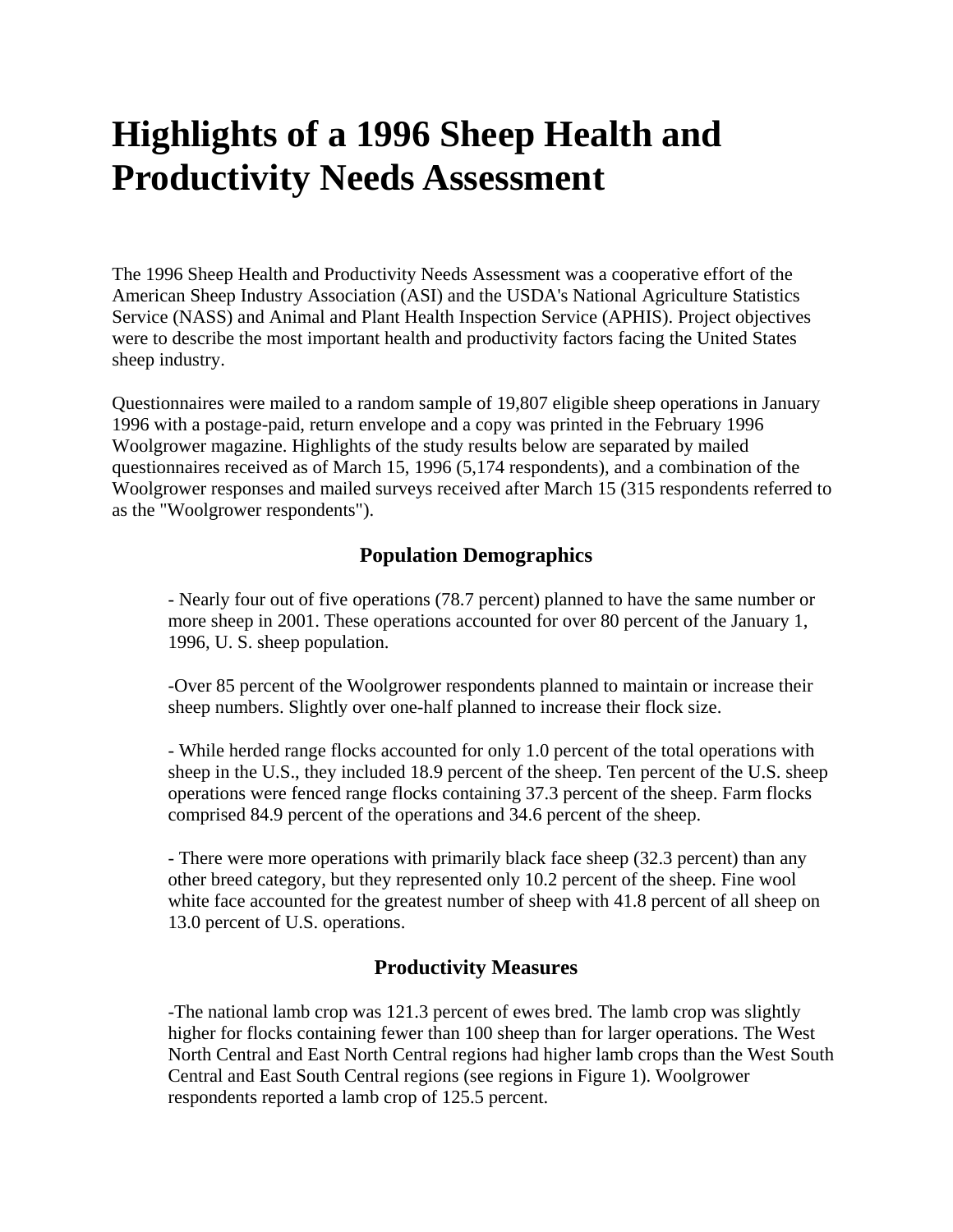

#### - Operations utilizing veterinarians as an information source reported the same lamb crop levels as those flocks not using veterinarians.

- Nationally, the stillbirth rate in 1995 was 4 percent of ewes bred, and 9.4 percent of the lambs born alive died before weaning.

-Woolgrower losses were slightly lower at 3.1 percent for stillbirths and 8.1 percent of lambs born alive died before weaning.

- National death losses in adult sheep during 1995 were 5.1 percent of inventory, and adult sheep were culled at a rate of 16.1 percent of inventory.

The Woolgrower group reported adult sheep death losses of 4.1 percent and culled adult animals at a rate of 12.0 percent.

## **Profitability Limiters**

- The top three factors limiting profitability were price volatility (50.0 percent of operations), feed (42.9 percent), and land (35.2 percent). Access to markets was in the top three limiting factors in the East North Central, East South Central, and Southeast regions. Feed was the most often cited as the top profitability limiter for operations in the Northeast region of the U.S., closely followed by price volatility and land.